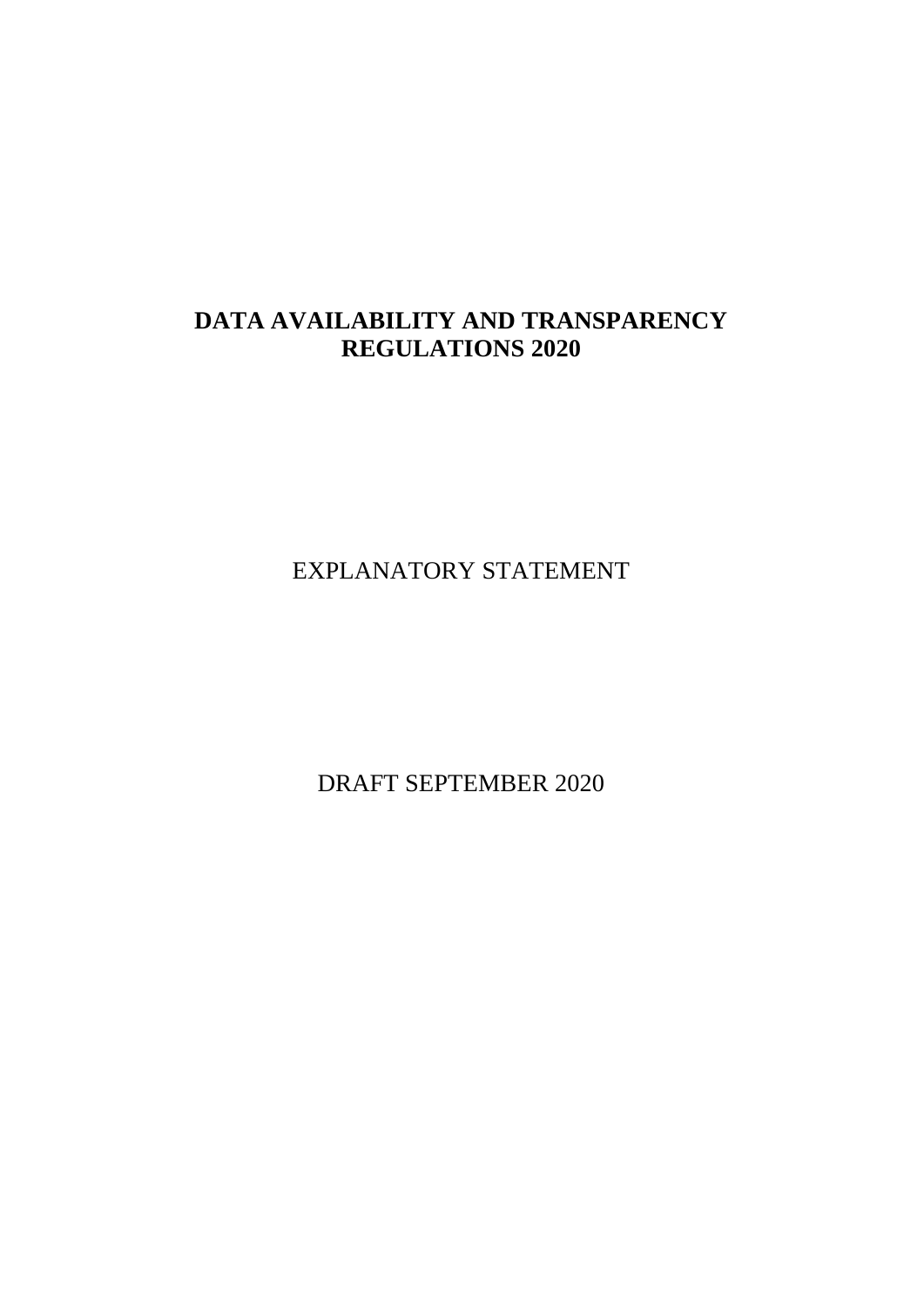# **Data Availability and Transparency Regulations 2020**

## **Introduction**

- 1. This draft explanatory statement accompanies the exposure draft of the Data Availability and Transparency Regulations 2020 (the Regulations).
- 2. The Department of the Prime Minister and Cabinet (PM&C) invites interested parties to provide feedback on the Regulations and explanatory statement.
- 3. Please note that this explanatory statement is still being developed and is intended only as a guide to assist with the interpretation of the Regulations. PM&C will undertake further editorial review post consultation once the final version of the Regulations is settled.

## **Background**

- 4. The Regulations are being released for public consultation at the same time as the exposure draft of the Data Availability and Transparency Bill 2020 (the Bill) and accompanying explanatory memorandum. The legislative scheme is designed to authorise and regulate controlled access ('sharing') of Commonwealth data, with safeguards in place to manage risks and streamline processes.
- 5. Clause 120 of the Bill provides that the Governor-General may make regulations prescribing matters required or permitted by the Act to be prescribed, or necessary or convenient to be prescribed for carrying out or giving effect to the Act.
- 6. Clause 17 of the Bill makes provision for the exclusion of certain types of sharing from the data sharing scheme, including where prescribed by the Regulations. Clause 17(4) relevantly provides as follows:

The sharing is excluded if:

- (a) a provision of a law prescribed by the regulations for the purposes of this paragraph prohibits the data custodian, or any of the persons whose conduct is taken under section 109 to be conduct of the data custodian, from disclosing the data in the circumstances in which the sharing is done; or
- (b) the data custodian of the data is prescribed by the regulations as an entity that must not share data in the capacity of data custodian; or
- (c) any other circumstances prescribed by the regulations for the purposes of this paragraph exist.
- 7. The purpose of this explanatory statement is to explain the provisions included in the Regulations. The effect of listing a provision in the Regulations means the Bill's authorisation does not provide authority to share this data, irrespective of the data custodian: the data is completely excluded from sharing under the Bill. These provisions are contained in Regulations, which are disallowable legislative instruments made by the Governor-General and subject to Parliamentary scrutiny.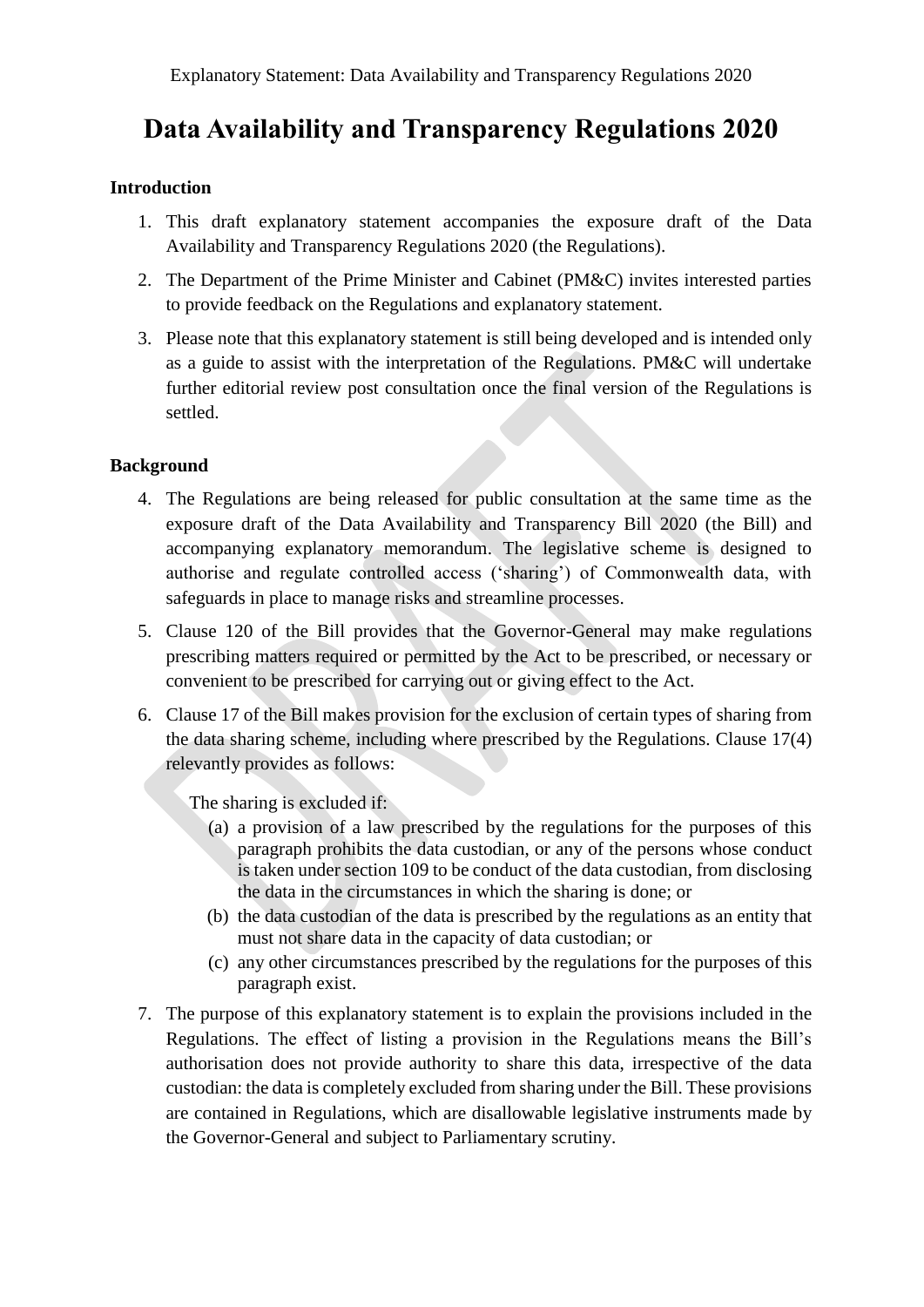Explanatory Statement: Data Availability and Transparency Regulations 2020

- 8. Clauses 5 and 6 of the Regulations include provisions from national security and law enforcement legislation. Data may be collected intrusively, including through covert surveillance, under these laws as a reasonable, necessary and proportionate collection to achieve national security and law enforcement objectives. National security and law enforcement legislation is subject to close and frequent scrutiny, and it is appropriate to maintain the protections those laws and processes have applied. It is not considered necessary to share this data to achieve the Bill's objectives, so listing these provisions excludes the data from sharing under the Bill.
- 9. Clause 5 includes a list of provisions to exclude the sharing of the Commonwealth Electoral Roll under the Bill. The Electoral Roll is excluded from data sharing under the Bill given the compulsory nature of the collection of this data for the discrete purpose of maintaining Australia's political system and democracy. This exclusion avoids any perception that the Electoral Roll's management and processes permit inappropriate voting, electoral manipulation, or unwarrantedly exclude people who are entitled to vote. Ensuring confidence in the handling of the Electoral Roll is crucial to maintaining public confidence in the electoral process.
- 10. Clause 5 includes provisions to protect children. Data collected under the *Child Support (Assessment) Act 1989,* the *Child Support (Registration and Collection) Act 1988*, and the *National Redress Scheme for Institutional Child Sexual Abuse Act 2018* is excluded given the sensitivity of data collected under these Acts, and the risks associated with its disclosure.
- 11. Clause 5 includes provisions to protect sensitive health records. Sharing of all My Health Record and COVIDSafe App data is excluded through inclusion of relevant provisions of the *My Health Record Act 2012* and the *Privacy Act 1988*. My Health Record and COVIDSafe App data are excluded given recent public debate about how the community expects this data to be shared.
- 12. Clauses 5 and 6 include provisions relating to data collected under integrity and oversight functions. These include provisions relating to the Australian National Audit Office, the Australia Public Service Commission, the Inspector-General for the Australian Defence Force and the Inspector-General of Intelligence and Security. Agencies with integrity or oversight functions collect a range of data, including sensitive information, to process complaints and undertake investigations. Excluding the sharing of data associated with these functions from the scheme will maintain the independence of these agencies.
- 13. Clause 7 excludes the sharing of data collected by the Director of Professional Services Review for the purposes of Part VAA (the Professional Services Review Scheme) of the *Health Insurance Act 1973*. The intention is to protect medical information held by the Professional Services Review, and avoid prejudicing their ability to collect the data necessary to perform their functions.
- 14. Further details of the exposure draft Regulations are set out in Attachment A.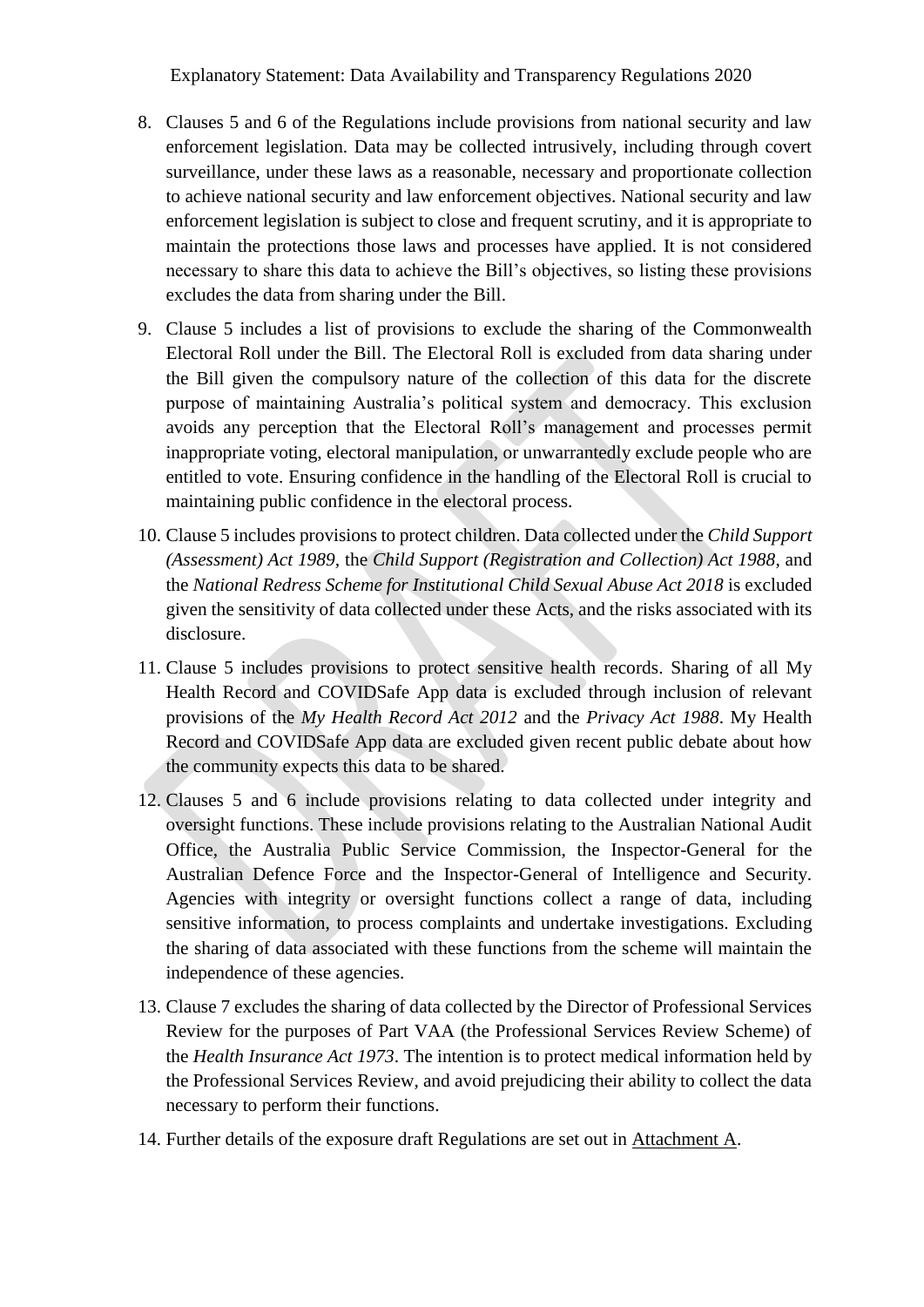Explanatory Statement: Data Availability and Transparency Regulations 2020

- 15. The Regulations are a legislative instrument for the purposes of the *Legislation Act 2003*.
- 16. The Regulations commence on the day after they are registered.

## **Consultation**

17. The Office of the National Data Commissioner conducted extensive public consultation on the policy positions underpinning the data sharing scheme, including community expectations around exemptions for national security data and My Health Records. Targeted consultation was conducted with all Australian Government portfolios on the exclusions contained in clause 17 of the exposure draft Bill and the exposure draft Regulations.